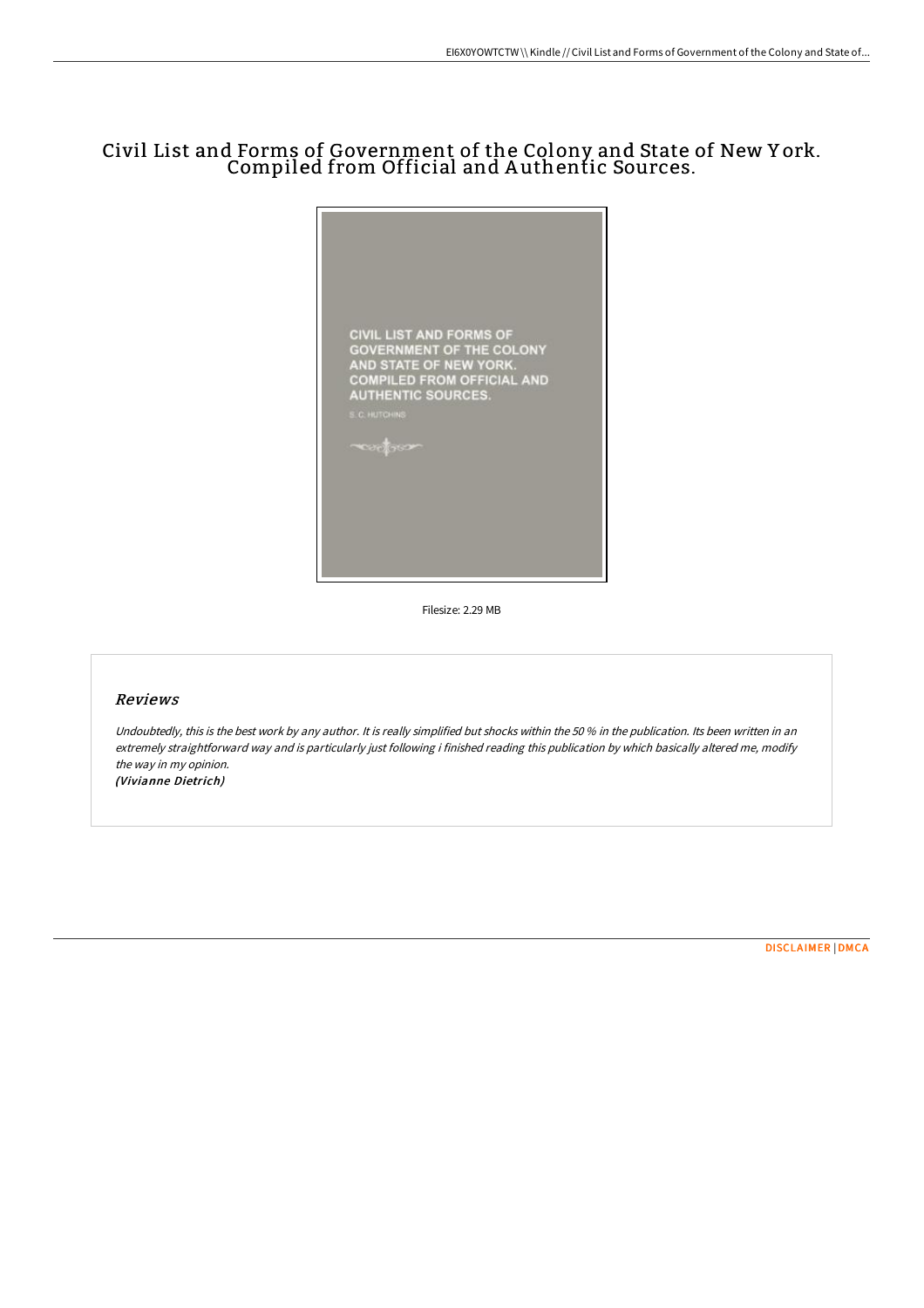## CIVIL LIST AND FORMS OF GOVERNMENT OF THE COLONY AND STATE OF NEW YORK. COMPILED FROM OFFICIAL AND AUTHENTIC SOURCES.



Rarebooksclub.com, United States, 2012. Paperback. Book Condition: New. 246 x 189 mm. Language: English . Brand New Book \*\*\*\*\* Print on Demand \*\*\*\*\*.This historic book may have numerous typos and missing text. Purchasers can download a free scanned copy of the original book (without typos) from the publisher. Not indexed. Not illustrated. 1869 Excerpt: .ratified by the Legislature of this State February 6, 1778. Under these Articles, delegates were to be appointed annually by the several State Legislatures, and were liable to be recalled at will. No person could be appointed for more than three years in six, nor hold any other office under Government for which he might receive fees or rewards. Delegates were paid by the States they represented, and no State could have less than two nor more than seven delegates, New York sent five, and, on special occasions, a sixth.1 They were commissioned by the Council of Appointment. Votes in this Congress were given by States, each being entitled to one voice. DELEGATES PRIOR TO THE ADOPTION OP THE ARTICLES. i Articles. Art. 5. f American Archives, 4th series, 1,938. 3 Chosen by a Provincial Convention, assembled at New York for that purpose, and recog nised by resolution of Provincial Congress June 23, 1775. (Journal N. V. Provincial Congress, I, 5. 51.) 4 Signers of the Declaration of Independence. March 29, 1777. William Duer. Mat 13, 1777.1 James Duane, William Daer, Philip Livingston, Mat 13,1777. Gouverneur Morris, Philip Schuyler. October 3, 1777.2 James Duaue, OCTOBiR 3, 1777. William Duer, Francis Lewis, Philip Livingston, Gouverneur Morris. DELEGATES UNDER THE ARTICLES. March 25, 1778. Philip SchuyleM 16, 1778. James Duane, William Floyd, Francis Lewis, Gouverneur Morris, Philip Schuyler. November 4,1778. John Jay 4 October 1, 1779. J: imc-Duane, William Floyd, John Jay, Ezra L Hommedieu, John Morin Scott....

Read Civil List and Forms of [Government](http://digilib.live/civil-list-and-forms-of-government-of-the-colony-2.html) of the Colony and State of New York. Compiled from Official and Authentic Sources. Online

Download PDF Civil List and Forms of [Government](http://digilib.live/civil-list-and-forms-of-government-of-the-colony-2.html) of the Colony and State of New York. Compiled from Official and **Authentic Sources.**